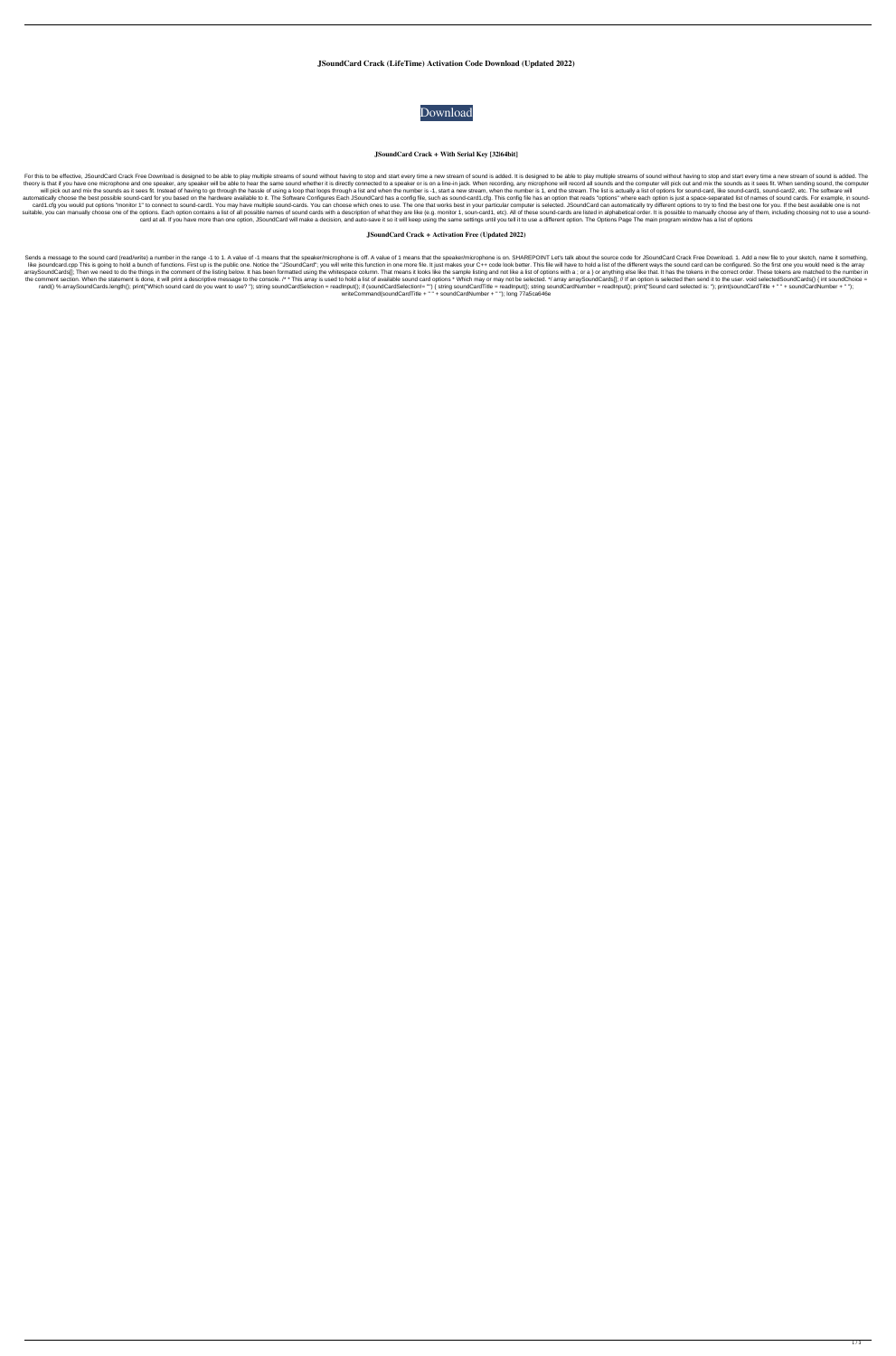## **JSoundCard With License Key X64 [Latest 2022]**

This is a small C program that gets data from a stream and plays them in realtime. It's completely free and it's not complicated. JSoundCard is the code that takes a stream of floating-point numbers (in range -1 to 1) and code for getting a list of sound-card options, choosing them manually, and/or automatically interpreting which sound-card options are best so sound can start immediately with no setup. Its very small. #include #include #in #pragma comment(lib,"strsafe.lib") typedef float flt; typedef struct { HWAVEOUT hwo; HWAVEIN hwin; } HDEVENT; HDEVENT \*hdev = NULL; char \*wavebuf = NULL; unsigned int wavebufsize = 0; unsigned int sampleframes = 0; int num void start\_rec(); void stop\_rec(); void filter(flt \*target, flt \*source); flt sum(flt \*list, int n); void soundcard\_get\_default\_settings(); void soundcard\_select\_sample\_rate(int samplerate); void soundcard\_select\_sound\_opt void soundcard\_select\_samplerate(int samplerate); void soundcard\_select\_sound\_options(int sound\_options); void soundcard\_select\_stereo(int stereo); void soundcard\_select\_equalizer(int

## **What's New in the JSoundCard?**

Generate and receive realtime audio No need for files or codecs Easy to use, just provide the number range that should be sent to the sound-card and JSoundCard does the rest Stores the number range in a text file for easy started without any setup Now Available on Windows, Mac, and Linux Works with any sound-card I've found that most of the time, OS vendors use the wrong drivers for sound cards. This is an app that makes it easy to find the How to use: I've tried to make this an "Anyware" app that just works. It's not like my Audio SDK which is pretty complex. I've seen the app for years and I've never been too happy with it. When I made the update last week, X, and Linux. Windows users can download the ZIP file here: Mac and Linux users can download the deb file here: Mac and Linux users can download the deb file here: Again, I tried to make JSoundCard use a minimal amount of Mac OS X platform for the last three years, so I'm not the best to answer questions about using it but I hope someone else can answer them. For your info, I've tested the program on OS X 10.6.8 and 10.7.3, as well as 10.8. that need to be handled manually. So, at the very least, you'll need to know what a "default audio device" is so you can either choose it, or set the "master audio device" to use whatever default audio device you want. I'm specify the options you want. You don't need to do this manually. If you use the Standard Advanced Setup dialog, it will ask you what options you